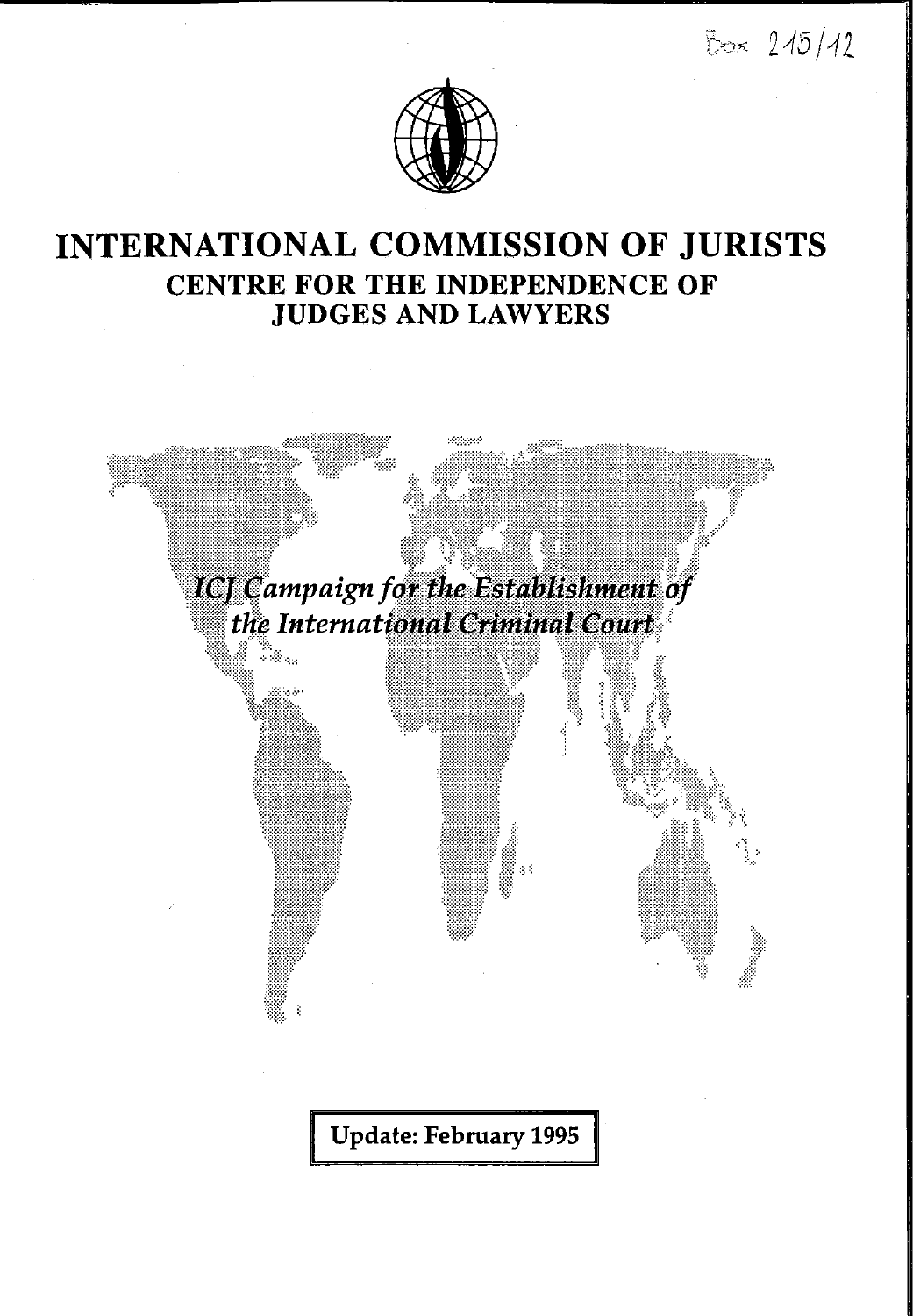## **Highlights of ICJ Position**

**The time is right for an International Criminal Court, and the momentum is strong. The General Assembly of the United Nations will convene an Ad Hoc Committee at the UN Headquarters in New York from 3 to 13 April 1995, and, if necessary, from 14 to 25 August 1995, to discuss the establishment of such a court.**

**In June 1994, the International Law Commission (ILC) finalised its consideration of the issue and proposed a Revised Draft Statute to the General Assembly. During the last General Assembly meeting, States were requested to comment on the Statute by 15 March 1995.**

**The International Commission of Jurists (ICJ) has some concerns on what is overall an excellent and realizable framework for an International Criminal Court, mainly on the Complaint Procedure which appears to be limited to States Parties to the Statute and/or the Security Council. Absent from the Revised Draft Statute is a procedure** by which victims of crimes under international law can lodge **complaints. The ICJ believes that such a procedure should be included in the Statute.**

**Moreover, the Revised Draft Statute makes a distinction between the crime of genocide and other international crimes. It provides that any State Party that is a Contracting Party to the Genocide Convention can bring a complaint alleging the act of genocide. Generally, however, only the State Party with custody of the accused and the State Party where the crime occurred can bring a complaint alleging other international crimes. The ICJ finds these provisions concerning other international crimes unnecessarily restrictive.**

**Another matter of concern is the act and crime of aggression. According to the Statute, a complaint against individuals alleging the crime of aggression can only be lodged if the UN Security Council has determined that a State has committed the act of aggression. The sole question for the Court seems to be whether an individual bears responsibility for the act of a State already deemed illegal — a determination made by the UN Security Council, a political rather than judicial body. This procedure could politicize the workings of the Court.**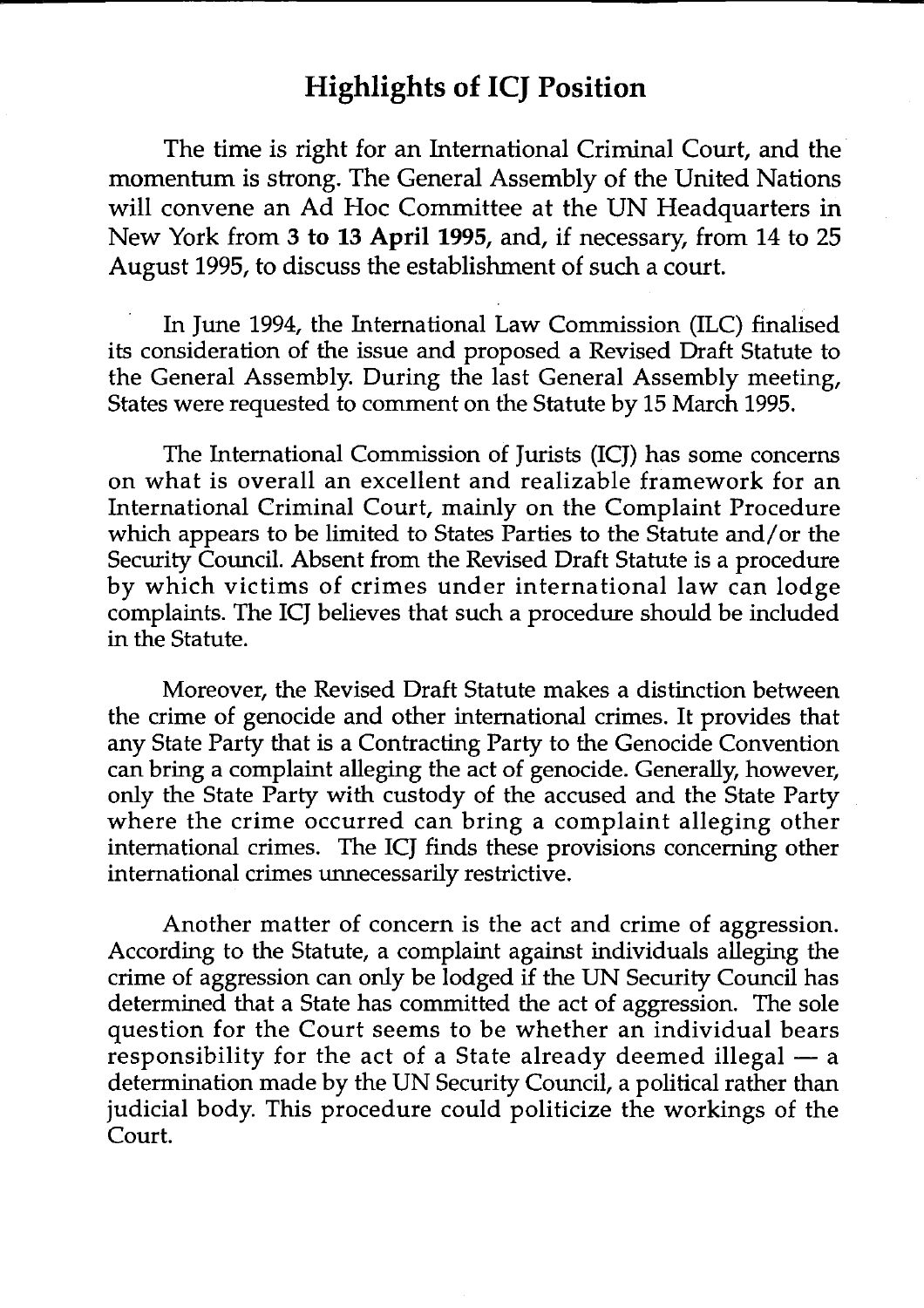**The ICJ invites you to join its campaign for the establishment of an International Criminal Court. Please lobby your respective governments for an International Criminal Court that:**

- **1. is a full-time, permanent, impartial, and independent body associated with the United Nations;**
- **2. is com posed of highly qualified, independent and impartial jurists representing all regions of the world;**
- **3. has subject-matter jurisdiction over all crimes under international law, including, those listed in the draft Code of Crimes Against the Peace and Security of Mankind, including:**

**—genocide;**

- **mass or system atic violations of hum an rights, including, e.g., murder, torture, forced transfer or deportation or populations, and persecution on social, political, racial, religious or cultural grounds;**
- **—war crimes, including, e.g., acts of inhumanity, cruelty or barbarity directed against the life, dignity or mental integrity or persons, such as torture and wilful killing;**
- **4. ensures all due process and fair trial guarantees, such as those provided for in Article 14 of the International Covenant on Civil and Political Rights;**
- **5. contains an independent and full-time prosecutorial organ to bring charges against accused persons and to collect, prepare, and present necessary evidence;**
- **6. accepts complaints from a broad variety of sources, including States and individuals.**